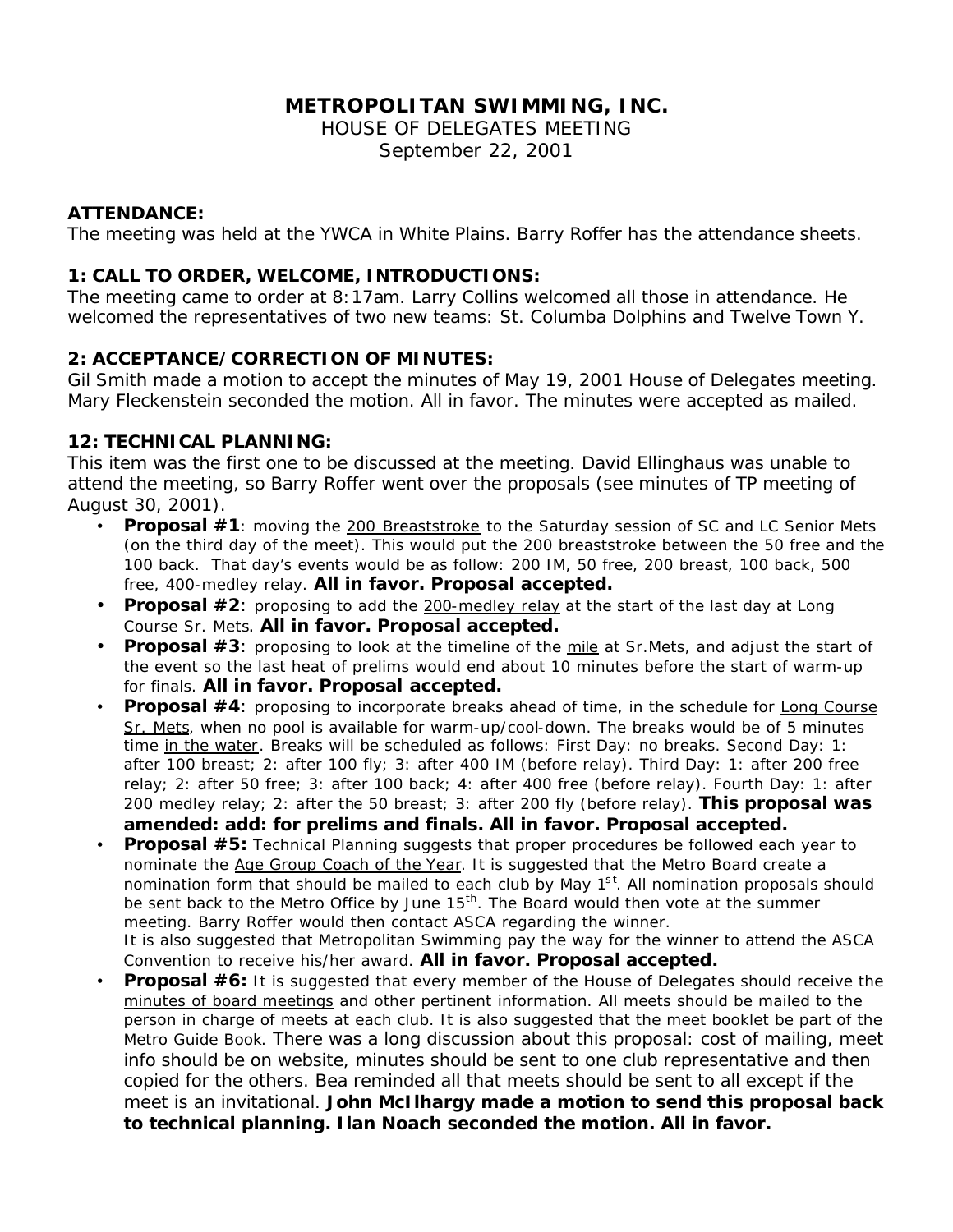- **Proposal #7***: There should be written guidelines for the selection of coaches attending the Zone meets. An application should be sent to all coaches. They should then send the forms back to Metro, requesting to coach age group swimmers, or senior swimmers. Coaches attending the meets should be there TO COACH! It is also suggested that we get more chaperons, especially*  for the 12-under swimmers. Technical Planning suggests that we contact each club to get the *best times of all swimmers attending Zones. This way, no one should be forgotten for the relays.* Barry said that he sent applications to coaches but very few answered. Mac said that he usually picks coaches if there are not enough applicants. Some coaches said that they did not get the applications! Bea Hartigan asked to divide this motion into 2 separate proposals: Proposal #7A: *Technical Planning suggests that we contact each club to get the best times of all swimmers attending Zones. This way, no one should be forgotten for the relays.* Rich Finkelstein made a motion that we use the **Metro Database for the Top Times** for each event in each age group. This way we will have the best times. MaryAnn seconded the motion (please coaches: send MaryAnn a disk with your meet results!). **All in favor. Motion passed.** Proposal #7: **All in favor. Motion passed.**
- **Proposal #8:** *There are problems at meets for the names on the relays, when the lead off name is incorrect. This can affect the Top 8 of Metro. It is suggested that Metro should order 3 ply copies of relay forms (and of DQ forms). This way the coach can keep a copy, the person at the computer would get another, and the third could go to MaryAnn.* There was a long discussion about this proposal: to be mandatory at championship meets and optional for other meets, only lead off swimmer's name is necessary, call MaryAnn after the meet to give her the names, send this back to technical planning, etc. Bea Hartigan said that this was the rule (USA Swimming Rules & Regulations # 102.17.2 – *The clerk of course shall be provided with a list of the names of all swimmers in all events including relay swimmers in the order in which they will swim.* **All were in favor of ordering the relay forms**. Clubs hosting meets will need to buy the forms from Metro.
- **Proposal # 9:** *It is suggested that there should be a separate table for the Clerk of Course at all the Championship meets.* **All in favor. Motion passed.**
- **Proposal # 10:** *Technical Planning proposes that we develop a fine system, similar to the one used in Connecticut, for a host club's failure to follow all required protocol when hosting a Metro Championship Meet.* **This proposal will be tabled until January.** We need more information on this. It was suggested that we get a copy of the system used by CT.

Barry read the mandate and reminders.

#### **3: GENERAL CHAIR:** Larry Collins

Larry has the 13 tapes from USA Swimming Flash TV. There is a segment on Christina Teuscher and John Collins on one of the tapes. The tapes are great and show what competitive swimming is all about. Anyone interested in viewing the tapes should call the Metro Office.

Clubs that are interested in getting the USA-Swimming "Tool Box" should contact the Club Development Office at USA-Swimming.

# **4: TREASURER'S REPORT:** MaryAnn Senecal

\* Copies of the report were available at the meeting. The LC Zones expense report is not completed yet, so those figures will change.

Bea Hartigan made a motion to accept the treasurer's report as presented. Mary Fleckenstein seconded the motion. All were in favor. Motion passed.

\* MaryAnn said that the SC & LC Metro records were updated. Coaches should check them for errors. Record breaker certificates and pins were given out to the coaches for their swimmers. \* The Metro pin was a big success at Convention.

\* John McIlhargy made a motion to add the 8&under 200 medley relay as an official Metro record. Gil Smith seconded the motion. All in favor. Motion passed.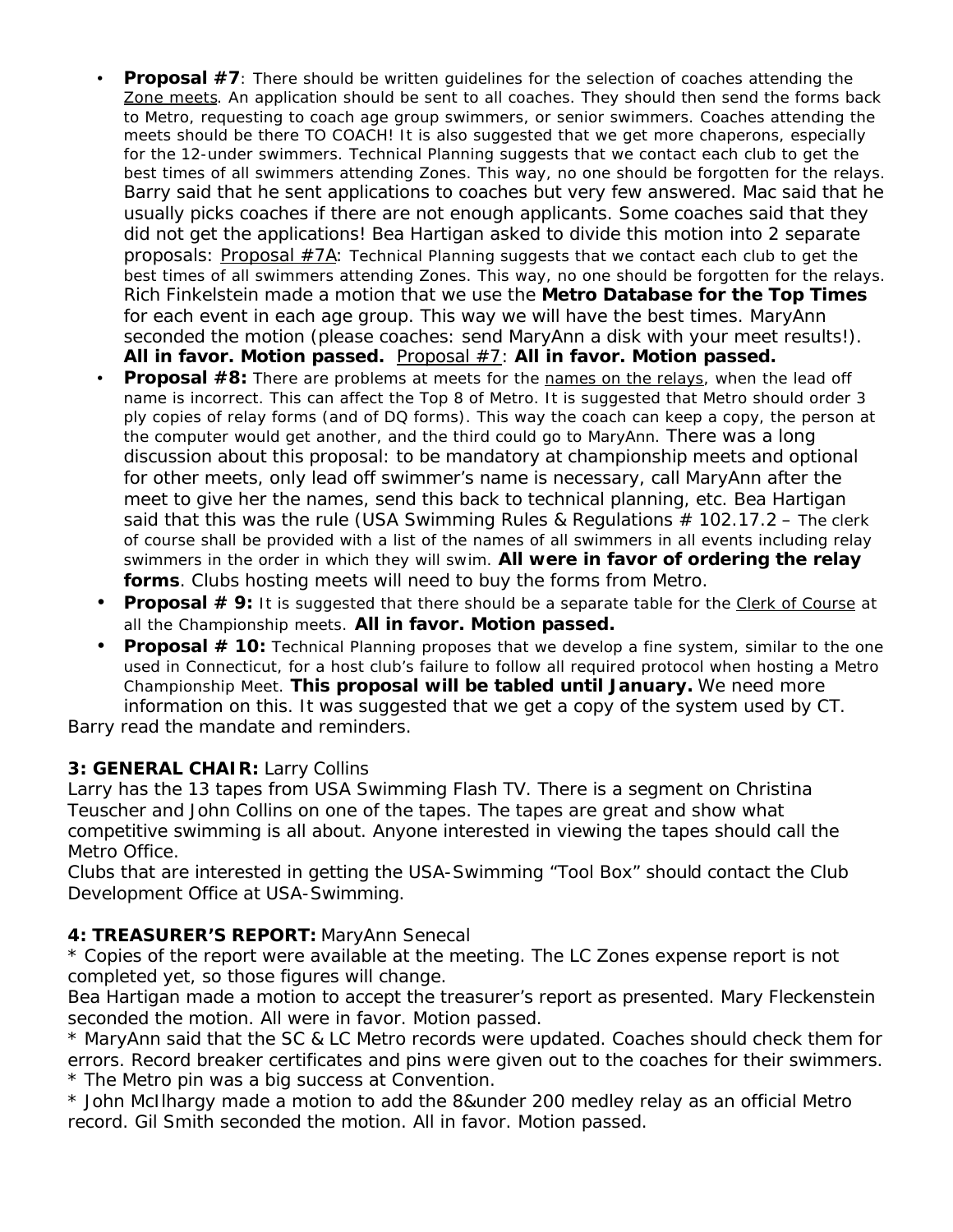# **5: ADMINISTRATIVE VICE CHAIR REPORT:** Scott Bartleson

All Post Meet reports are in.

### **5A: OFFICIALS:** Todd Trotman

Todd had nothing to report at this time.

### **6: SENIOR CHAIR:** Brad Roffer

The Metropolitan Board will be running short course Senior Mets at Lehman College. The Eastern Zone Sectional Time Standards have been published for 2002. The short course meet will be in East Meadow, LI, March 7-10, 2002 (qualifying period: January 1, 2001 through the entry deadline for Spring meet). The times for the women 400 IM were adjusted. Relays were also given time standards. At least one member of each relay MUST be entered in the meet in an individual event. The other swimmers may be "relay only" swimmers. The long course meet will be at Erie Community College in Buffalo, August 1-4, 2002 (qualifying period: January 1, 2001 through the entry deadline).

*Dave Ferris reported on the Convention*:

- There will no longer be alternating 90% and 50% years for passage of timely legislation proposals. It will now be 50%.
- This year's US Open will be a short course meet. Starting in 2002, and all years after that, it will be a long course meet.
- Summer Nationals will be one week earlier. This will probably affect our summer schedule.
- There is no real talk about going back to Juniors. There is talk about maybe doing something for 18 & under swimmers, but nothing definite yet. This was tabled.
- There was some talk about NCAA doing open water events, but this was tabled as well.

# **7: AGE GROUP CHAIR REPORT:** John McIlhargy

Mac thanked all the coaches who attended the long course Zones.

Mac will put together a selection form for coaching staff and for Age Group Coach Of The Year nomination. He congratulated the 2001 Metropolitan Age Group Coach of the Year: Kevin Stone, of YWCA Middies.

There was very little discussion on Age Group at Convention. Zones will talk about the new events.

Information about camps will be sent out in about two weeks.

Ilan Noach, Y Middies, asked if we were going to incorporate the new events at Silver Championship as well. He would run the meet in 3 sessions per day. It was mentioned that not all teams hosting Silvers have the ability to run 3 sessions per day. Time Standards would have to be selected. Ilan will send this to technical planning.

Larry said that, as far as he knows, the Winter JO's will still be held at West Point. The info will be ready in a few weeks. Coaches asked for hotel info as well.

Larry suggested that we add 20 to 30 minutes traveling time when going to a meet at West Point. He said to take out of your car anything that you don't absolutely need. Everyone must stop at the gate and cars are being checked.

#### **8: COACHES' REPRESENTATIVE:** Gil Smith

Gil introduced himself as the new coaches representative. Nothing to report at this time.

#### **9: ATHLETE REPRESENTATIVE:**

The Senior and Junior reps were absent.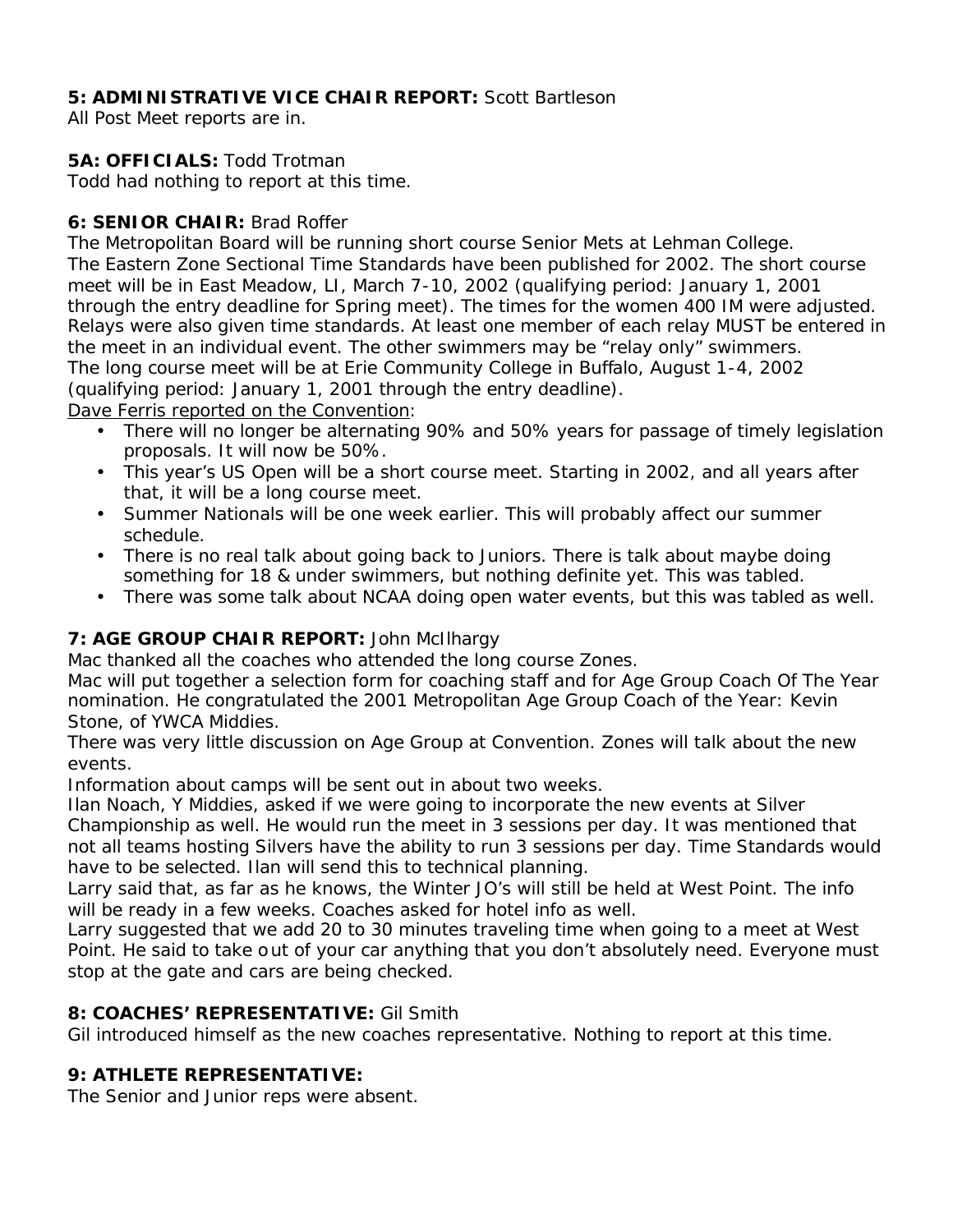# **10: ZONE TEAM COORDINATOR:** Barry Roffer

Barry thanked Mac for his work at the summer Zones. One week prior to the meet Metro learned that there were problems with the hotel. The team was then sent to another hotel 45 minutes from downtown. It turned out that this hotel was better: all the kids were on the same floor and better deal for the meals. The kids behaved, and the trip was successful. The meet itself was decent. No problems with equipment.

The summer 2002 meet will be held August 7-10 in Buffalo again.

### **11: REGISTRATION COORDINATOR:** Barry Roffer

Registration packets were given out to each club at the meeting. If possible, send a disk for the registrations. Transfer forms (+ \$5 per athlete) should be submitted for all transfers. Barry reminded all coaches not to hold on to the transfer forms! They should sign them and send them back immediately to those requesting the transfers.

Remember to give name and address for 3 team representatives.

New coaches must pass the test in order to be re-registered for their second year.

#### 13: SAFETY COORDINATOR: JoAnn McCaffrey

There will be a full coaches safety training course on October 22, 2001 at Farmingdale HS in Long Island. Also: Challenge coaches safety and challenge CPR (no first aid). This information will be posted on the Metro website.

#### **14: SWIM-A-THON:** Rich Finkelstein

There is nothing to report at this time.

### **15: ADAPTED AQUATICS:** Mary Fleckenstein

Mary would like to see more kids with disabilities involved with swimming at the club level. She said that the Central Zone had adopted rules for their swimmers with disability to enter the prelims at Zones: two 12&under and two 13-18 year olds. The swimmers can advance to finals only if they qualify to do so in their swims in the preliminaries.

#### **16: OLD BUSINESS:**

- Meets information must be sent to the web site (or linked on the Metro Site to your own club's site).
- Results must be posted on the Metro Site (or linked on the Metro Site to your own club's site).
- It was suggested that someone on the Metro board should be in charge of the Metro Web Site. Our web site is boring and doesn't have much to offer. We were reminded that if we want something on the web site, we should contact JoAnn McCaffrey about it.

#### **17: NEW BUSINESS:**

• Kaitlin Krauss, one of two athletes present at the meeting, made a motion that it be mandatory for one athlete per team to attend the September House of Delegates meeting. Gil Smith seconded the motion. A long discussion followed about why athletes should be there. There were many questions as well: Should we fine the club is athlete is not present? How many meeting should the athletes attend? Should it be mandatory? What about the clubs that only have young swimmers? It was also suggested that we amend the motion by adding: "clubs with no swimmers 13-over would be exempted from this rule". We should get the input from the Sr. and Jr. athletes representatives. Both were absent. Kaitlin decided to table this motion until the January meeting. Mary Fleckenstein seconded the motion. All in favor.